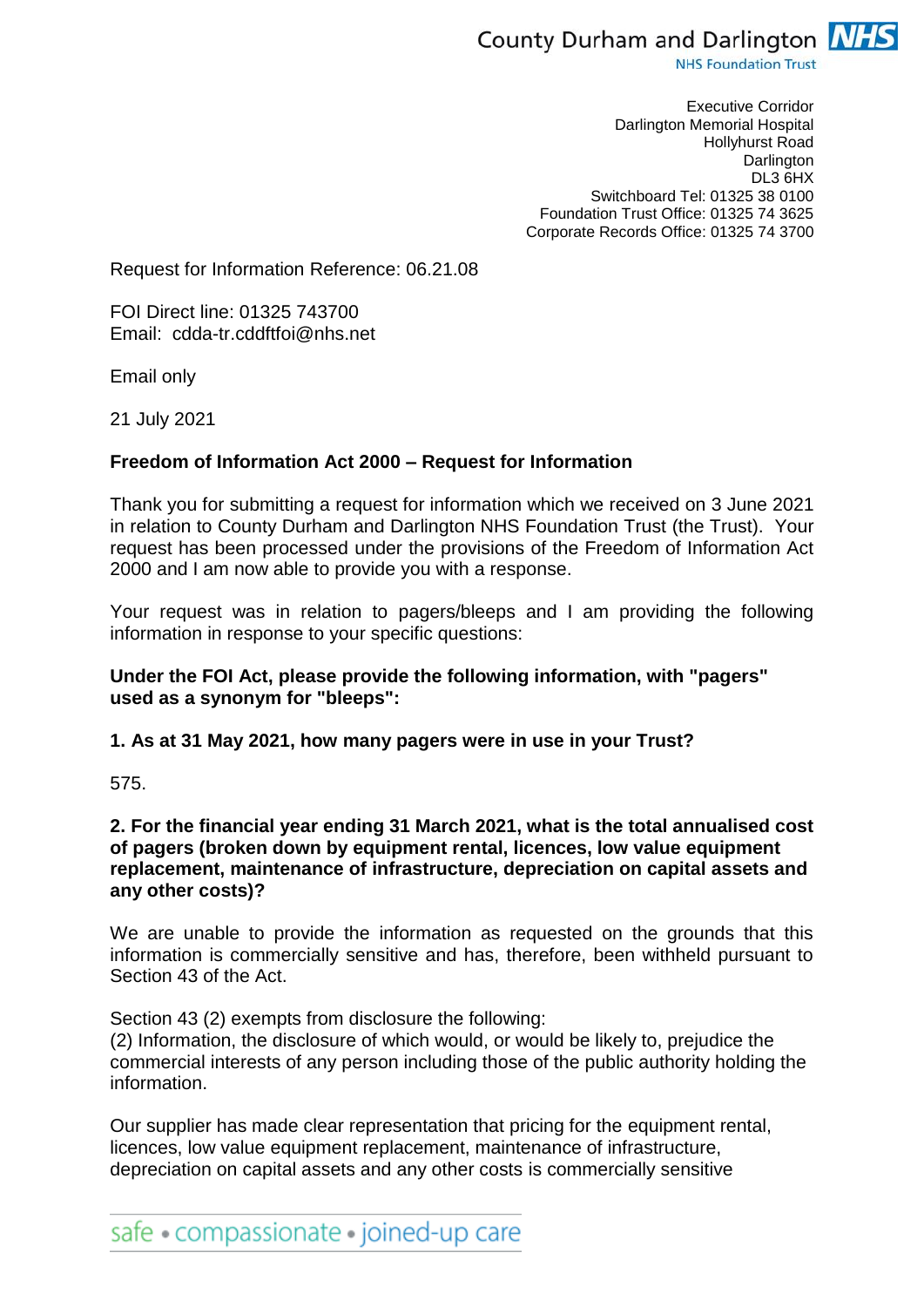information. The disclosure of this information would be likely to prejudice the supplier's commercial interests, as it would provide alternative bidders with an understanding of their costs (which would not be reciprocated) with respect to similar contracts in the NHS. This would undermine the supplier's ability to tender, on fair and equal terms, for such contracts. The Trust considers that there is potential for such harm to arise with reasonable proximity and, therefore, that the exemption under Section 43(2) of the Act is engaged.

The Trust acknowledges the public interest in publication of the information; specifically the interest in transparency with respect to expenditure on services, as a means of assisting the taxpayer in evaluating their value for money. However, there is a competing public interest in preserving fair market competition and the ability of public authorities to obtain value for money when sourcing services. In previous rulings the Information Commissioner has made clear that the Freedom of Information Act is not intended to distort fair market competition. In this case, the Trust therefore considers that the public interest in preserving fair competition outweighs the general public interest in transparency and is therefore applying the exemption under Section 43(2).

**3. What stage of procurement and implementation is your Trust currently at and what are the achieved and proposed times for the various steps (e.g. business case approved, tender issued, contract awarded, implementation started, test system is live/user acceptance testing, deployed system is live)?**

Deployed Live system

**4. If a contract has been awarded, which pager replacement system has your Trust selected?**

Multitone Electronics

**5. What additional features does your proposed (or implemented) pager replacement system have, compared with previous capability? (e.g. integration with electronic patient record)**

None.

### **6. How many \*users\* and how many \*devices\* will the pager replacement system have?**

#### 575 devices

**7. What is the estimated total annualised cost of the replacement system (broken down by equipment rental, licences, low value equipment replacement, maintenance of infrastructure, depreciation on capital assets and any other costs)?**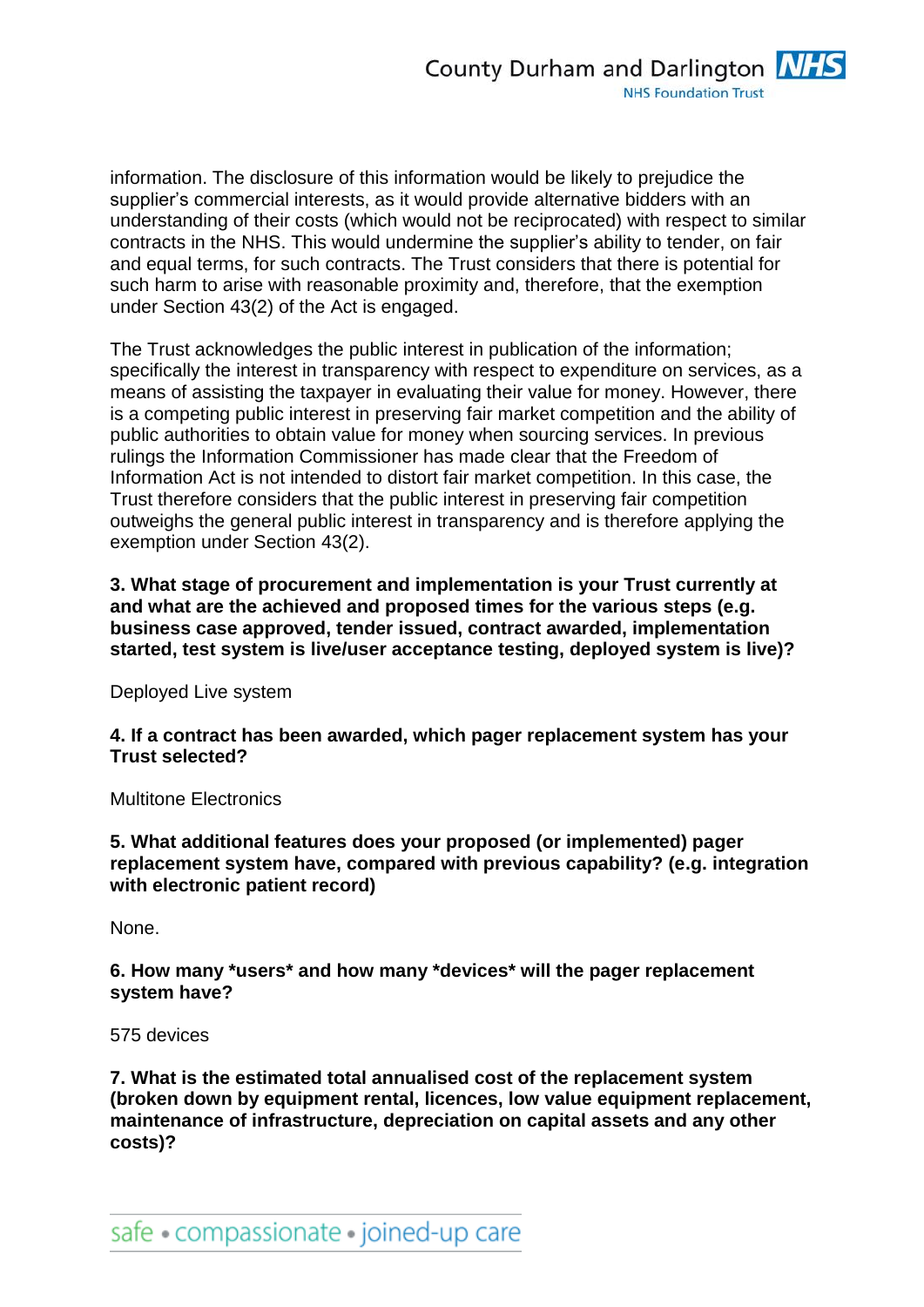We are unable to provide the information as requested on the grounds that this information is commercially sensitive and has, therefore, been withheld pursuant to Section 43 of the Act.

Section 43 (2) exempts from disclosure the following:

(2) Information, the disclosure of which would, or would be likely to, prejudice the commercial interests of any person including those of the public authority holding the information.

Our supplier has made clear representation that pricing for the equipment rental, licences, low value equipment replacement, maintenance of infrastructure, depreciation on capital assets and any other costs is commercially sensitive information. The disclosure of this information would be likely to prejudice the supplier's commercial interests, as it would provide alternative bidders with an understanding of their costs (which would not be reciprocated) with respect to similar contracts in the NHS. This would undermine the supplier's ability to tender, on fair and equal terms, for such contracts. The Trust considers that there is potential for such harm to arise with reasonable proximity and, therefore, that the exemption under Section 43(2) of the Act is engaged.

The Trust acknowledges the public interest in publication of the information; specifically the interest in transparency with respect to expenditure on services, as a means of assisting the taxpayer in evaluating their value for money. However, there is a competing public interest in preserving fair market competition and the ability of public authorities to obtain value for money when sourcing services. In previous rulings the Information Commissioner has made clear that the Freedom of Information Act is not intended to distort fair market competition. In this case, the Trust therefore considers that the public interest in preserving fair competition outweighs the general public interest in transparency and is therefore applying the exemption under Section 43(2).

## **8. Will the Trust retain some pagers for \*emergency\* communications or will emergency communications be handled by the pager replacement system? If some pagers are being retained, how many?**

100.

# **9. If the pager replacement system fails, what will be used as a backup system? (e.g. do you have plans to use staff personal devices?)**

Resilience has been built into the paging system

## **10. Is the Trust on course to phase out pagers for \*non-emergency\* communications by 31 December 2021? If not, by when?**

There is a plan in place to deliver this by the end of December 2021